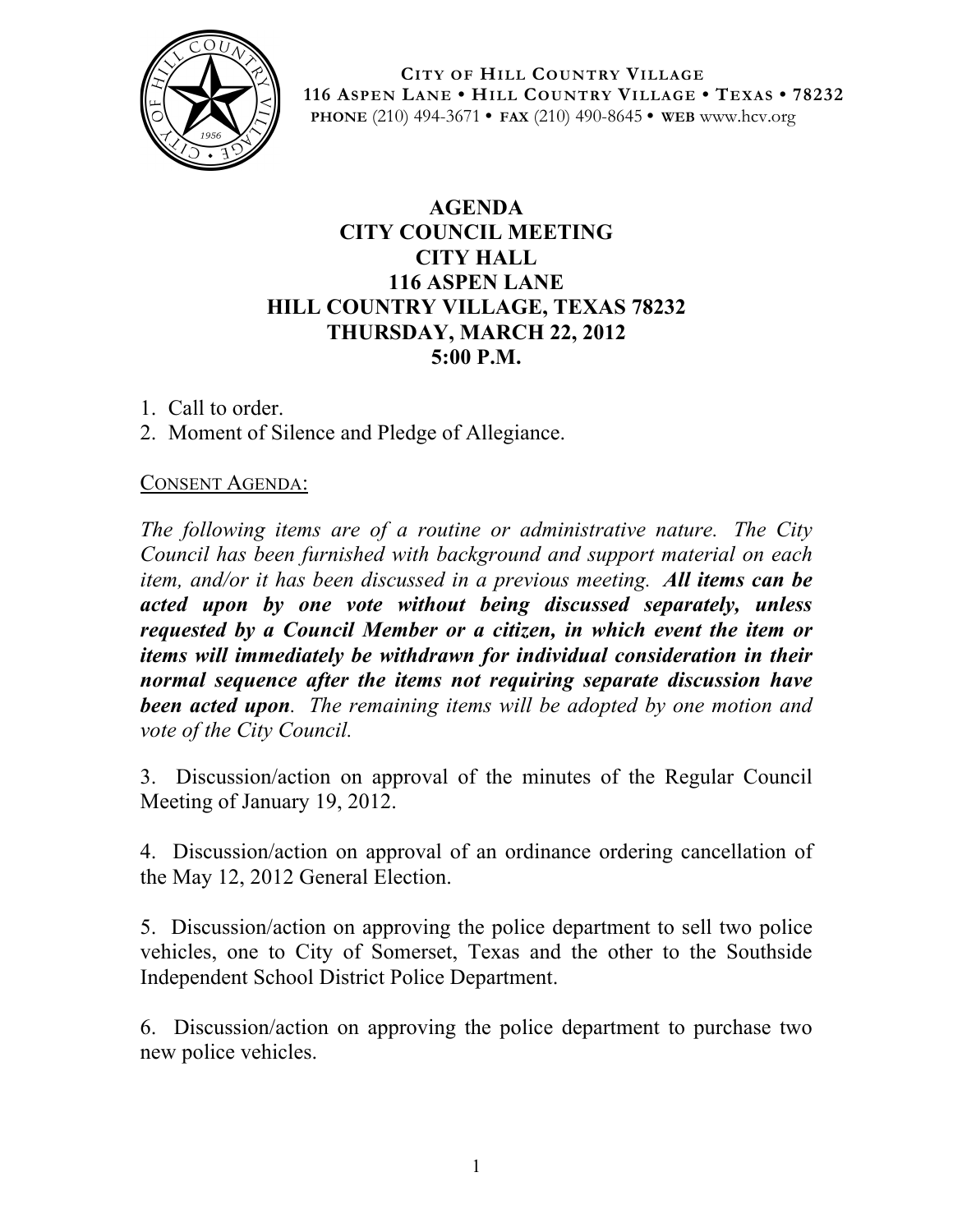#### INDIVIDUAL ITEMS FOR CONSIDERATION:

7. Citizens to be heard.

*At this time, citizens who have filled out a registration form prior to the start of the meeting may speak on any topic they wish to bring to the attention of the governing body so long as that topic is not on the agenda for this meeting. Citizens may speak on specific agenda items when that item is called for discussion. During the Citizens to be Heard section no council action may take place and no council discussion or response is required to the speaker. A time limit of two minutes per speaker is permitted; the council may extend this time at their discretion.*

8. A public hearing, discussion and possible action regarding an application for a request from Keith Maristany, for a Special Use Permit for a place of religious worship located at 15201 San Pedro, San Antonio, Texas 78232, Lot Ten, County Block 4990, Block Two, Country Village Estates Unit 3A in City of Hill Country Village Bexar County.

9. Discussion on City Public Service regarding Community Infrastructure and Economic Development (CIED) Funds.

10. Discussion/action regarding the January 31, 2012 and February 29, 2012 financial statements.

11. Discussion/action repealing ordinance #716 for the exception of closing Aspen Lane.

12. Discussion regarding an ordinance calling an election to reauthorize local sales and use tax for street maintenance.

13. Communications with the Mayor.

Stop sign on Village Circle and Estate Lane.

14. Communications with the City Administrator.

Dumpsters will be at City Hall March 24 – April 1, 2012.

City Hall will be closed Friday, April 6, 2012 in observance of Good Friday and Friday, April 27, 2012 in observance of Battle of Flowers.